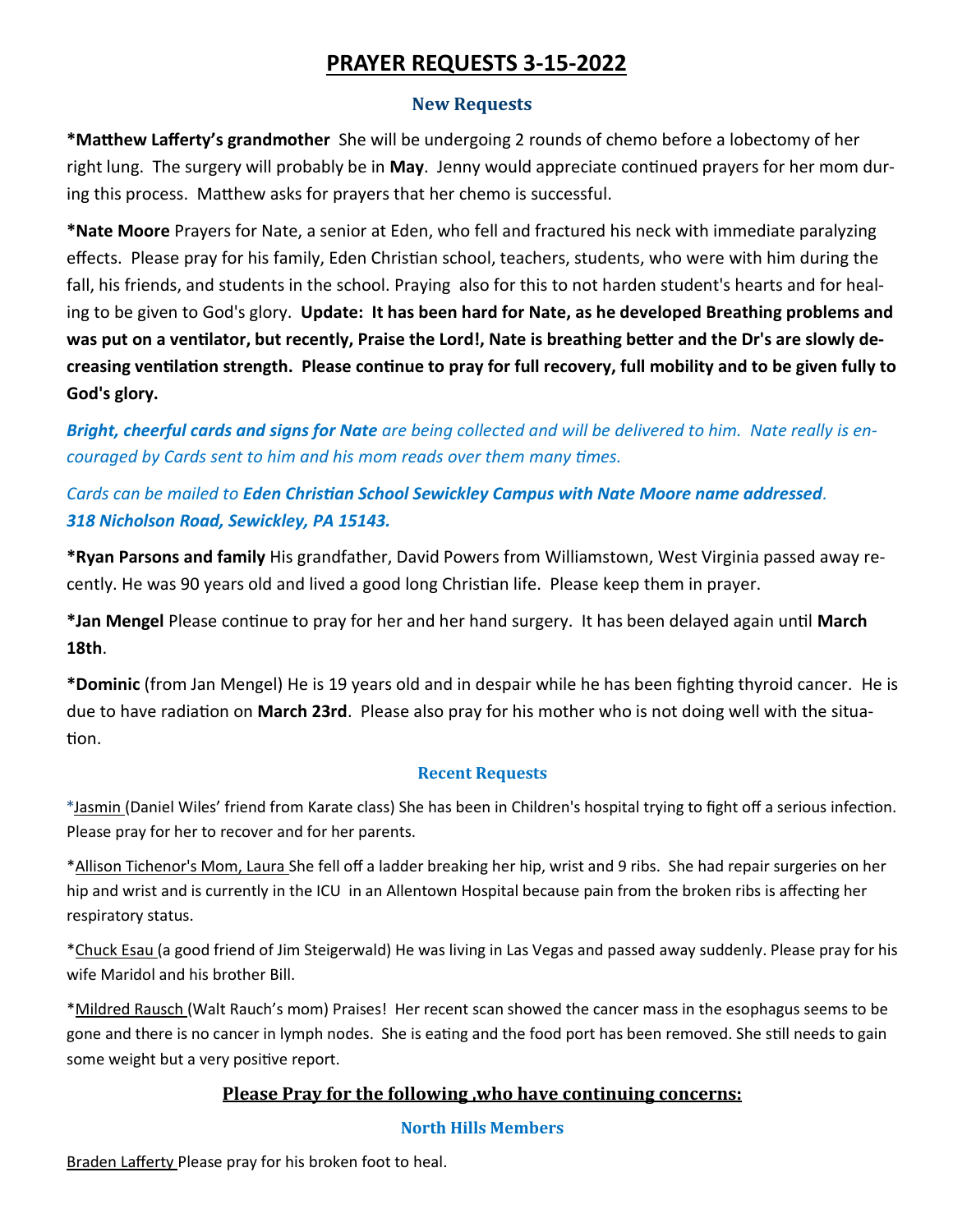James Adair He continues to have a lot of GI problems following his covid infection, and the GI doctor at Children's Hospital says it could be months before this clears up. James will be meeting with a GI specialist. Please pray for continued healing, comfort and helpful information from the specialist.

Jedidiah Lafferty Please pray for Jed as he works with a neurologist that is supporting him with his migraines, which have reoccurred.

Joan Wolfgong Joan is now staying with Jeff and Tammy. Her COVID symptoms were mild but there is only small improvement in her overall condition. Please pray for wisdom and guidance as they seek out her next care options.

Joey Plocki Joey had an extremely bad seizure. He then had an EEG done which showed some type of epilepsy. They are meeting with a neurologist about it. Please pray for Joey and his family.

Kat Gardner Continued prayers for Kat as she battles cancer. Also, pray for George's health as he helps Kat.

Wilma Prochaska She has a heart condition that restricts her activity and her ability to get out. Please pray for her.

### **Friends and Family**

Cindy Nuckolls (Vivian Parker's daughter's, Holly, Mother-in-law) Her cancer has metastasized and Cindy is struggling with her chemo. Please keep her in prayer.

Dennis Prochaska (Wilma Prochaska's nephew) Please pray for Dennis's strength and comfort. Also pray for his family. He is diagnosed with ALS (Lou Gehrig's disease). Update: Dennis is now in need of help with his daily activities. His three grown sons, who don't live far and his fiancé are all sharing the responsibility. They are taking it one day at a time. Please pray for strength and peace for all of them.

Dmitriy's family and the Ukraine (The Rausch's son-in-law, Jennifer's husband) Please pray for them as they are from the Ukraine and are trying to reach Poland for safety during this crisis.

Drew (Seth Tichenor's good friend's brother) He has been diagnosed with stage 4 pancreatic cancer. He is in his early 40s and is receiving chemo. Please pray for comfort as he and the family deal with this.

Justin Aikens (Susan Parson's brother) He is in need of a living donor for a liver transplant. Please pray that he is able to find a match/someone willing to donate part of their liver for him very soon.

Karen & 12 year old son (Phyllis Renner's co-worker) Karen's son was diagnosed with Lymphoma and will have to undergo chemotherapy. Please pray for them.

Katelyn Dougan (the Feather's friend) Katelyn was diagnosed with stage 1 breast cancer and has already started chemo. Please keep her and her family in your prayers throughout the next several months of treatment.

Kenny Branson (KC Branson's dad) He was diagnosed with cancer and is receiving treatments. Please pray for his health but more importantly for his spirit and his faith and that he can use this trial to glorify God and reach doctors, nurses and concerned family members with the gospel.

Levi and Lainey Chisholm (Friends of the Steigerwalds) They are 2 year old twins that had a bad accident. Praises that Lainey is coming along! But, Levi is showing signs of severe brain damage. Please pray for healing for both with special prayers of a miracle for Levi.

Louise Craft **(**Amy McCumsey's aunt) Please pray for her as she has colon cancer. Prayers for continued positive health are appreciated.

Pam Kos (Tom Kos's sister-in-law) Prayers while she continues her kidney dialyses.